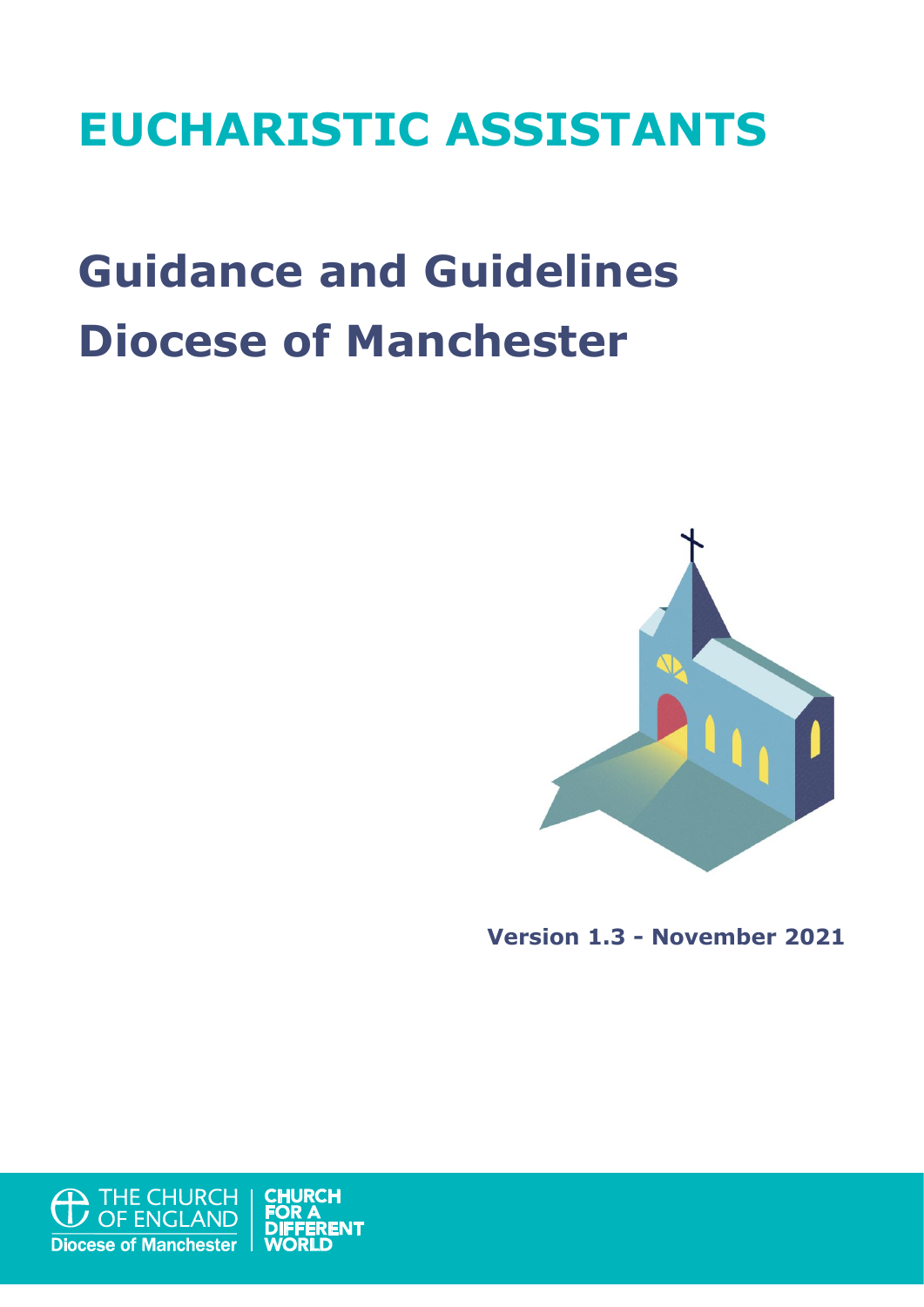## **Eucharistic Assistants in the Diocese of Manchester: Guidance & Guidelines**

Those who administer Holy Communion alongside the priest do so with the permission of the Diocesan Bishop.

As a result of recent changes to Guidelines (*Guidance: Administration of Holy Communion Regulations 2015)*, there is now a distinction between those who hold an authorisation for administration at Public Worship, and what is referred to as a "General Authorisation to administer.

#### **Summary of guidance issued by the Legal Office, Church House, Westminster**

(*Guidance: Administration of Holy Communion Regulations 2015*)

#### *Authorisation*

The Diocesan Bishop is able to delegate authorisation of Eucharistic Assistants (EA's) to certain others. (The Bishop has chosen not to do so.)

In a cathedral, authorisation is given by the Dean with the consent of the Chapter.

Any application to the Bishop for authorisation in a parish can only be made by the relevant incumbent, priest-in-charge or (in the case of a parish vacancy) area dean.

The consent is required of the PCC (in a parish context) or the head teacher (if authorisation is for a child in a church school context).

The relevant incumbent, priest-in-charge or (in the case of a parish vacancy) area dean must keep under review the authorisations given in the parish.

Any regular communicant of the Church of England who is in good standing may be authorised.

#### *General authorisation or for the purposes of public worship only*

General authorisation is required for the distribution of Communion in private homes or institutions. Those who have authorisation for Public Worship are *not* authorised to take Communion to private homes or institutions.

#### *Authorisation of children*

Children who are regular communicants in the Church of England and who are either confirmed or who have been admitted to Communion under the Admission of Baptized Children to Holy Communion Regulations 2006 may be authorised.

Children may only be authorised for the purposes of public worship, and/or Eucharists in a church school.

#### *Safeguarding*

No one may be authorised about whom there are known safeguarding concerns (e.g. subject to a safeguarding agreement)

Those given general authorisation must have been safer recruited.

Anyone given general authorisation should be aware of safeguarding policies and must have undergone suitable safeguarding training before acting upon the authorisation.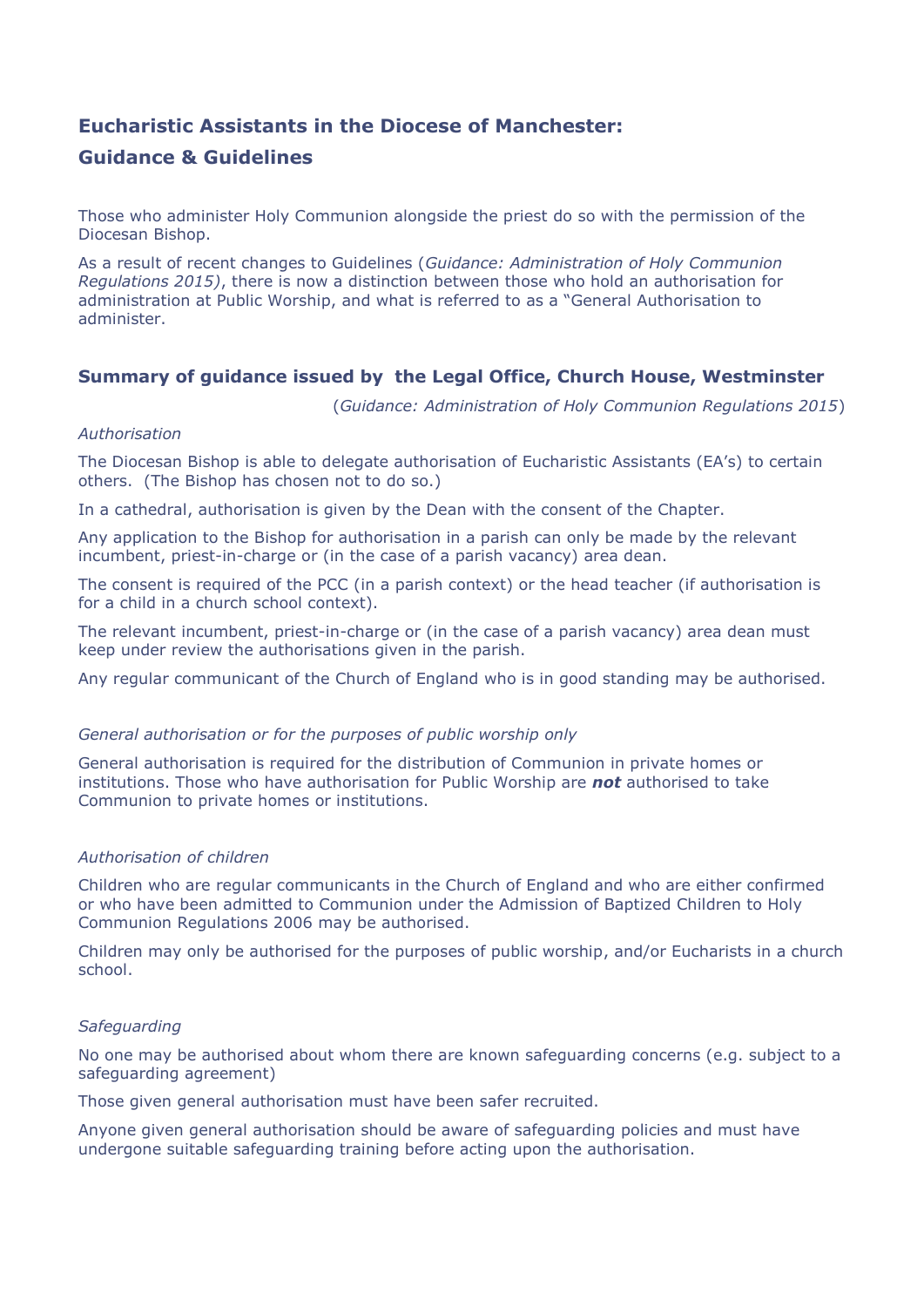### **Diocesan Guidelines**

#### **General**

Authorisation is always for the administration of both bread and wine, though it may be the custom in some parishes for clergy normally to administer the bread.

Readers and clergy are automatically authorised to administer the sacrament.

While it is considered good practice for ALMs to be put forward for authorisation for Public Worship, they are not authorised by virtue of their ALM Commission.

#### **Nomination of administrants for Public Worship**

It is for the incumbent/ priest-in-charge to nominate those whom s/he supports, with the agreement of the PCC.

No-one with regard to whom there are known safe-guarding concerns may be authorised.

After the names have been agreed by the PCC they should be sent to the Administrator. She will arrange for a certificate of authorisation to be sent from the Bishop to the incumbent/ priest-incharge with the names of all who have been authorised. This authorisation is for a fixed duration – over a cycle of four years all parishes in each archdeaconry are required to update the list and seek new authorisation.

It is for the incumbent to ensure that those nominated have a good understanding of the role and sacramental ministry they are taking on, both what it is about, and how to minister reverently and appropriately. The incumbent should arrange therefore for suitable training and supervision.

[*This process is no different from the current process, save that the incumbent/ priest-in-charge must be sure there are no known safeguarding concerns about any one put forward; also, during an interregnum, the process falls to the area dean. It should also be noted that children who are regular communicants in the Church of England may be put forward for authorisation: they should either be confirmed or have been admitted to Communion*.]

#### **Nomination of administrants in Schools**

Where a Eucharist is held in a church school, the Incumbent/ Priest-in-Charge may, with the consent of the Head Teacher, seek authorisation as a Eucharistic Assistant for any child who is a regular communicant in the Church of England, having been either confirmed or admitted to Communion. This authorisation is solely for administering Communion in the school and should be renewed annually; if such a Eucharist is held in a parish church, then the consent of the PCC is required.

The incumbent should include the names of any such children on the second part of the Nomination Form (a template is provided at the back of this document).

#### **Nomination of administrants for a General Authorisation**

Where the PCC and incumbent have agreed that there are those people (other than clergy and Readers) who might be involved in administering communion in residential homes, or to individuals in their own homes, there is a requirement for a more thorough process of authorisation. They should *not* be administering in these places *until* they have received a General Authorisation.

Normally they will already be authorised for Public Worship, and if they are not they must be so nominated and authorised.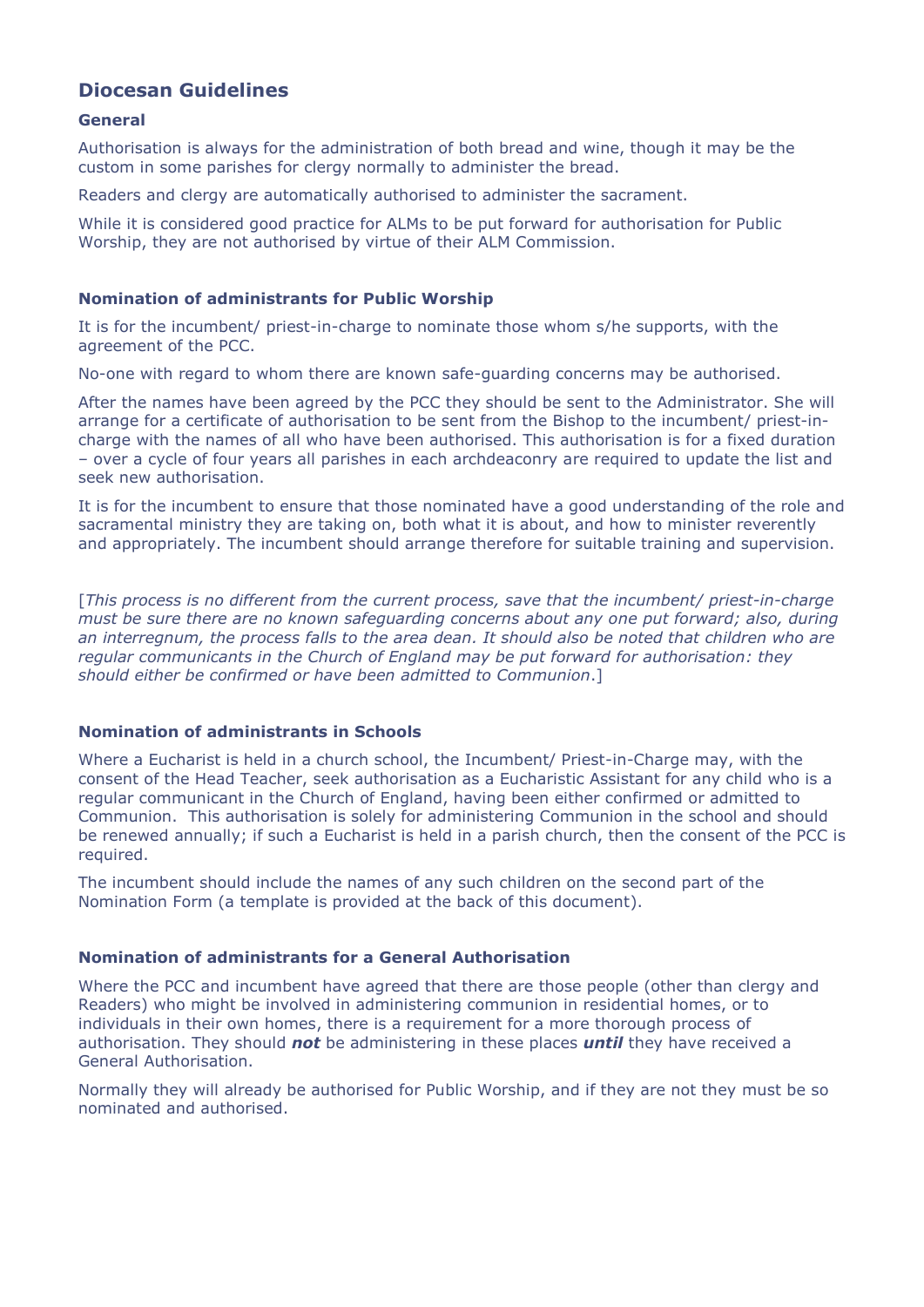Also: -

They MUST be safely recruited to this role, which means there needs to be a clear role agreed for them.

They MUST have a current DBS check, if they are to take Communion to an individual *either* more than once a week *or* more than four times in any month. If they need a DBS, then this needs to be done before an authorisation will be granted

The Authorisation will be time-limited and dependent on the person holding a Public Worship Authorisation in the parish. The Authorisation is also geographically limited to the parish and, where additional, the addresses of those who are listed on the parish's electoral roll.

The separate Nomination Form for applying for a General Authorisation is at the back of this document.

#### **Review and Renewal of Certificates**

Each year all the parishes in a particular archdeaconry selected successively are notified to resubmit the names of all who have been put forward as Eucharistic Assistants, and a new Certificate is sent to the parish. This is a good chance for the parish to consider whether others should be asked to take on the role, either as well as or instead of, those who have had the privilege and responsibility of this ministry for a while.

Parishes can of course nominate new people for the role at any time and – if they do so – they should send the names of those who have been nominated to the Administrator, who will arrange for a new certificate to be sent.

#### **Data**

The Administrator holds only the names of those nominated and the parish within which they are nominated, and this is shared with Bishopscourt for the provision of the certificates. No contact details are held by the Administrator. It is therefore important that the incumbent and PCC ensure that those nominated are aware of training or further information.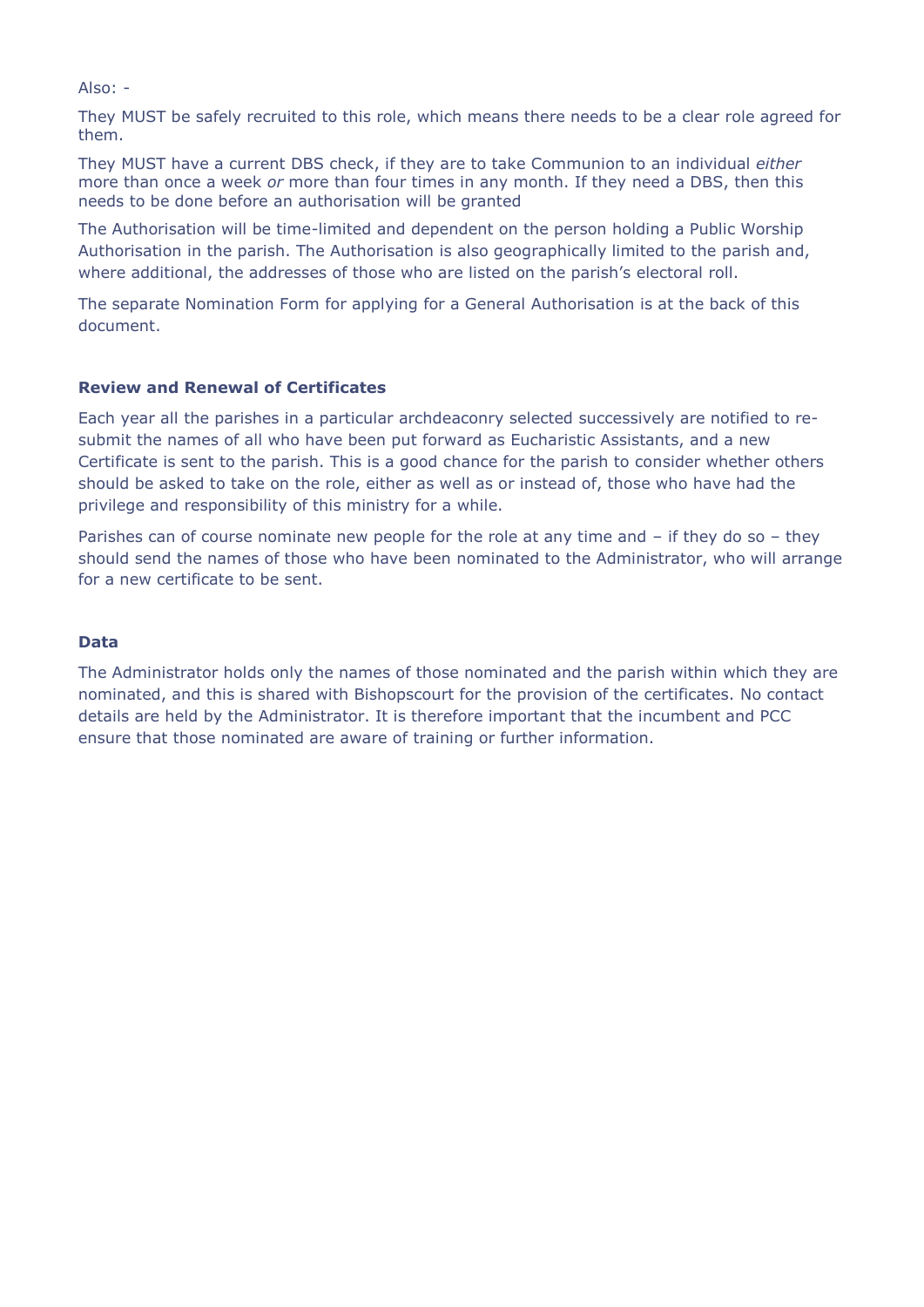## **Nomination Form – Administration at Public Worship**

#### **Declarations**

I request that those named in this application are authorised as Eucharistic Assistants, who I confirm are in good standing and regular communicants of the Church of England.

\*\* (*insert first name and surname of each person here*)

 $**$ 

The Parochial Church Council gave its consent for those indicated to be Eucharistic Assistants at its meeting on:

*Insert date:*

All the above details are true to the best of my belief, and I declare that there are no safeguarding concerns known to me relating to any of those being nominated for authorisation, and none is subject to any safeguarding agreement.

I shall ensure that all Eucharistic Assistants receive training appropriate to their role.

| Signed:                                                         | Print name: |       |
|-----------------------------------------------------------------|-------------|-------|
| Incumbent / Priest-in-Charge / Area Dean (delete as applicable) |             | Date: |

Parish Deanery

*Declaration by Head Teacher for those under 18 years of age requesting authorisation in the context of a church school:*

I give my consent for those children indicated to be granted authorisation as Eucharistic Assistants in my church school.

| ** (insert first name and surname of each child here) |  |
|-------------------------------------------------------|--|
|-------------------------------------------------------|--|

| k.<br>ł<br>×<br>٧ | k.<br>۰.<br>×<br>٧ |
|-------------------|--------------------|
|                   |                    |

Signed: Print name:

Date:

Head Teacher of *(name of church school)*

#### **Notes**

*Under 18 years old*: children who are regular communicants may be authorised if they are confirmed or admitted to Communion prior to confirmation in accordance with Diocesan policy. Children who are Eucharistic Assistants are only permitted to distribute Communion at public worship, or in their Church School with the consent of the Head Teacher given above. *Consent given by the PCC* is needed in all cases except where authorisation is solely for a child in a church school.

*Consent given by the Head Teacher* is needed for any child to be authorised in a church school.

*This form should be returned to: or emailed to: Secretary to the Bishop of Manchester sec@manchester.anglican.org Bishopscourt Bury New Road Salford M7 4LE*